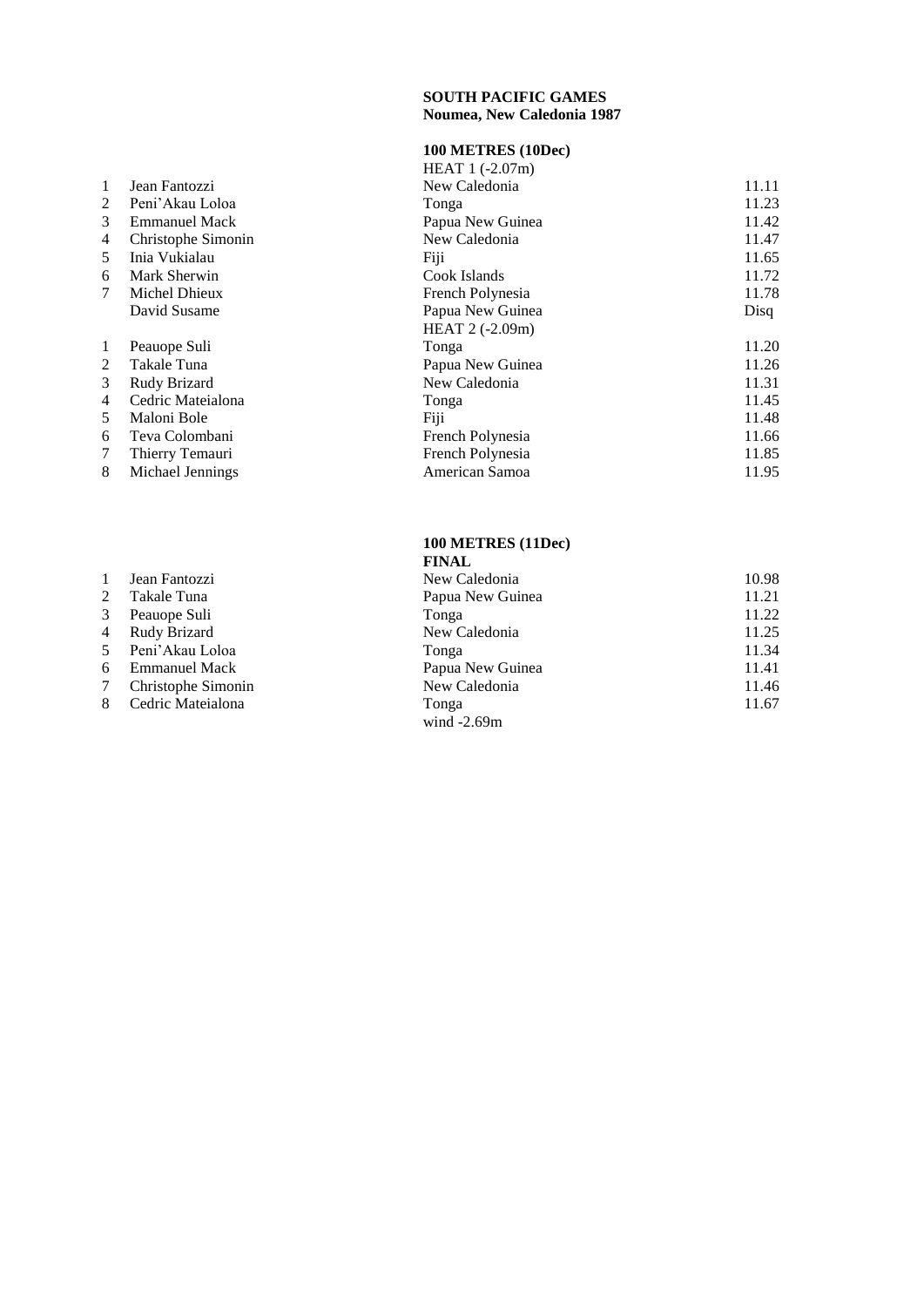#### **200 METRES (12Dec )**

|    |                      | $HEAT 1 (-3.01m)$ |       |
|----|----------------------|-------------------|-------|
| 1  | Rudy Brizard         | New Caledonia     | 22.60 |
| 2  | Peauope Suli         | Tonga             | 22.94 |
| 3  | Peni'Akau Loloa      | Tonga             | 22.98 |
| 4  | Leon Buskens         | Papua New Guinea  | 23.14 |
| 5  | Mark Sherwin         | Cook Islands      | 23.31 |
| 6  | Teva Colombani       | French Polynesia  | 23.52 |
| 7  | Michael Jennings     | American Samoa    | 24.35 |
|    |                      | HEAT 2 (-2.58m)   |       |
| 1  | Takale Tuna          | Papua New Guinea  | 22.60 |
| 2  | Remy Chenu           | New Caledonia     | 22.93 |
| 3  | <b>Emmanuel Mack</b> | Papua New Guinea  | 23.05 |
| 4  | Inia Vukialau        | Fiji              | 23.20 |
| 5. | Patrice Bernanos     | New Caledonia     | 23.38 |
| 6  | Michel Dhieux        | French Polynesia  | 23.42 |
| 7  | Heifara Lanteires    | French Polynesia  | 23.55 |
| 8  | Cedric Mateialona    | Tonga             | 23.87 |
|    |                      |                   |       |

#### **200 METRES (14Dec) FINAL**

|                 |                      | гичар            |       |
|-----------------|----------------------|------------------|-------|
| $\mathbf{1}$    | Takale Tuna          | Papua New Guinea | 22.10 |
| 2               | Rudy Brizard         | New Caledonia    | 22.20 |
| 3               | Peauope Suli         | Tonga            | 22.25 |
|                 | 4 Peni'Akau Loloa    | Tonga            | 22.27 |
|                 | 5 Leon Buskens       | Papua New Guinea | 22.39 |
| 6               | Remy Chenu           | New Caledonia    | 22.47 |
| $7\overline{ }$ | <b>Emmanuel Mack</b> | Papua New Guinea | 22.64 |
| 8               | Inia Vukialau        | Fiji             | 23.06 |
|                 |                      | wind $-0.88m$    |       |
|                 |                      |                  |       |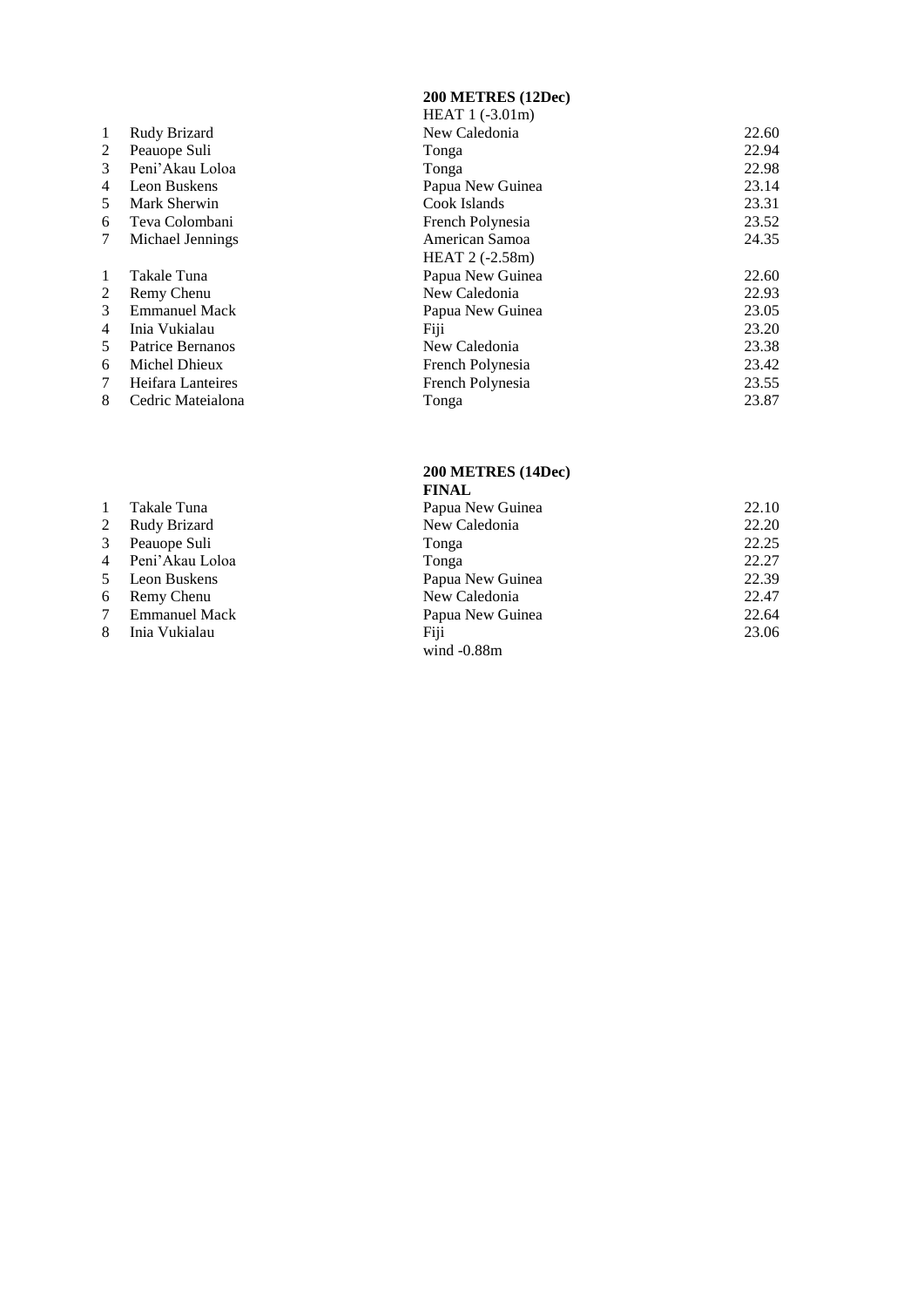**400 METRES (10Dec )**

|                |                     | HEAT <sub>1</sub> |       |
|----------------|---------------------|-------------------|-------|
| 1              | Takale Tuna         | Papua New Guinea  | 49.34 |
| 2              | Braeman Yee         | Fiji              | 49.46 |
| 3              | Edmond Humuni       | New Caledonia     | 49.56 |
| 4              | Robert Tupuhoe      | French Polynesia  | 49.60 |
| 5.             | Heifara Lanteires   | French Polynesia  | 51.58 |
| 6              | Sitaneli Mafi       | Tonga             | 52.86 |
| 7              | Christophe Neporoze | New Caledonia     | 53.40 |
|                |                     | HEAT <sub>2</sub> |       |
| 1              | Fosa Torea          | Papua New Guinea  | 49.48 |
| $\overline{2}$ | Samuel Pellan       | New Caledonia     | 49.57 |
| 3              | Joseph Rodan        | Fiji              | 49.87 |
| 4              | Orisi Fotu          | Fiji              | 51.56 |
| 5.             | <b>Yves Martin</b>  | French Polynesia  | 51.66 |
| 6              | Clement Taipala     | Papua New Guinea  | 52.24 |
|                |                     |                   |       |

1 Takale Tuna<br>2 Joseph Roda 2 Joseph Rodan<br>3 Fosa Torea Fosa Torea 4 Braeman Yee<br>5 Robert Tupuh Robert Tupuhoe

6 Samuel Pellan<br>7 Edmond Humu Edmond Humuni

8 Orisi Fotu

1 Alain Lazare

2 Semi Vuetibau<br>3 Lui Muavesi 3 Lui Muavesi<br>4 Pascal Adams Pascal Adams 5 Binesh Prasad 6 Leon Harehoe 7 Roman Yanewai

# **400 METRES (11Dec)**

| <b>FINAL</b>     |       |
|------------------|-------|
| Papua New Guinea | 49.14 |
| Fiji             | 49.50 |
| Papua New Guinea | 49.74 |
| Fiji             | 50.01 |
| French Polynesia | 50.30 |
| New Caledonia    | 50.59 |
| New Caledonia    | 50.63 |
| Fiji             | 53.41 |

#### **800 METRES (10Dec )**

|                |                         | <b>HEAT 1</b>     |         |
|----------------|-------------------------|-------------------|---------|
| 1              | Alain Lazare            | New Caledonia     | 1.56.25 |
| $\overline{2}$ | Semi Vuetibau           | Fiji              | 1.57.00 |
| 3              | Lui Muavesi             | Fiji              | 1.57.12 |
| 4              | Leon Harehoe            | French Polynesia  | 1.58.86 |
| 5              | Roman Yanewai           | Papua New Guinea  | 2.00.27 |
| 6              | Yannick Legall          | French Polynesia  | 2.05.44 |
|                |                         | HEAT <sub>2</sub> |         |
| 1              | <b>Binesh Prasad</b>    | Fiji              | 1.59.99 |
| $\overline{2}$ | Pascal Adams            | French Polynesia  | 2.00.13 |
| 3              | William Taramai         | Cook Islands      | 2.00.25 |
| 4              | <b>Emmanuel Tomarum</b> | Papua New Guinea  | 2.00.88 |
| 5.             | Pascal Rouby            | New Caledonia     | 2.01.53 |
| 6              | <b>Charles Thelise</b>  | New Caledonia     | 2.01.54 |
|                |                         |                   |         |

#### **800 METRES (11Dec) FINAL**

|                      | тичан            |              |
|----------------------|------------------|--------------|
| Alain Lazare         | New Caledonia    | 1.55.73      |
| Semi Vuetibau        | Fiji             | 1.56.17      |
| Lui Muavesi          | Fiji             | 1.56.21      |
| Pascal Adams         | French Polynesia | 1.57.19      |
| <b>Binesh Prasad</b> | Fiji             | 1.58.49      |
| Leon Harehoe         | French Polynesia | 1.59.40      |
| Roman Yanewai        | Papua New Guinea | 2.01.74      |
| William Taramai      | Cook Islands     | Disqualified |
|                      |                  |              |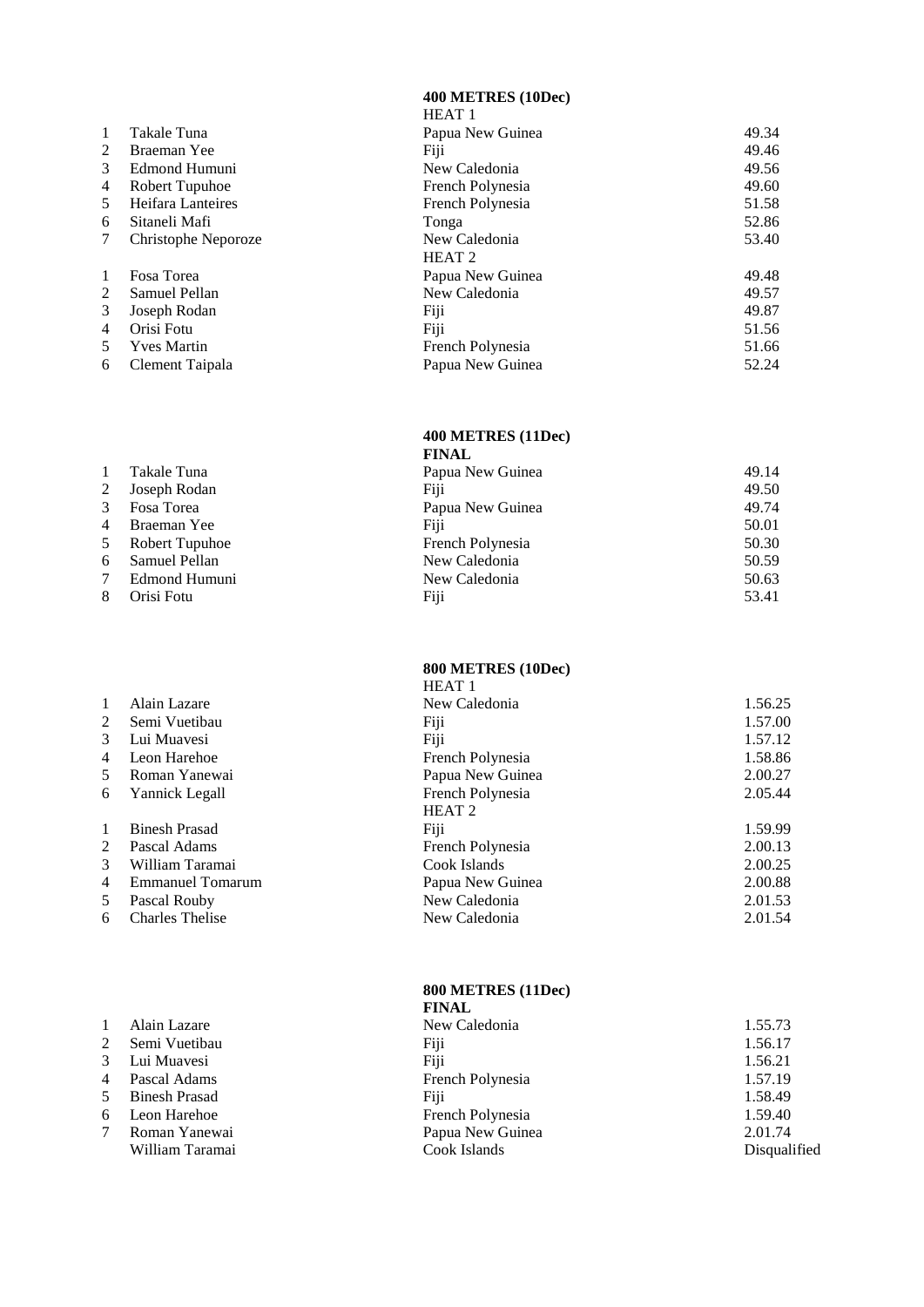#### **1,500 METRES (14Dec )**

|               |                         | <b>FINAL</b>     |         |
|---------------|-------------------------|------------------|---------|
|               | Alain Lazare            | New Caledonia    | 3.50.27 |
| $\mathcal{L}$ | Pascal Adams            | French Polynesia | 4.00.11 |
| 3             | <b>Binesh Prasad</b>    | Fiji             | 4.01.62 |
| 4             | <b>Zarak Khan Moses</b> | Fiji             | 4.01.78 |
| 5.            | <b>Christian Cacot</b>  | New Caledonia    | 4.02.39 |
| 6             | Roman Yanewai           | Papua New Guinea | 4.03.92 |
|               | Semi Vuetibau           | Fiji             | 4.07.08 |
| 8             | Leon Harehoe            | French Polynesia | 4.08.61 |
| 9             | <b>Gerard Charlot</b>   | French Polynesia | 4.15.36 |
| 10            | Jack Jacobs             | Guam             | 4.18.61 |
| 11            | Angelo Petelo           | New Caledonia    | 4.18.89 |
| 12            | William Taramai         | Cook Islands     | 4.24.40 |
| 13            | <b>Timothy Martin</b>   | Cook Islands     | 4.36.25 |
|               |                         |                  |         |

#### **5,000 METRES (15Dec )**

|    |                         | <b>FINAL</b>             |                 |
|----|-------------------------|--------------------------|-----------------|
|    | Alain Lazare            | New Caledonia            | 14.15.12        |
| 2  | Pascal Adams            | French Polynesia         | 15.20.21        |
| 3  | Aaron Dupnai            | Papua New Guinea         | 15.23.36        |
| 4  | Prakash Singh Davendra  | Fiji                     | 15.38.13        |
| 5  | <b>Christian Cacot</b>  | New Caledonia            | 15.43.92        |
| 6  | Roman Yanewai           | Papua New Guinea         | 15.44.64        |
|    | Fred Schumann           | Guam                     | 16.07.09        |
| 8  | Angelo Petelo           | New Caledonia            | 16.10.51        |
| 9  | Jack Jacobs             | Guam                     | 16.37.30        |
| 10 | Rick Taitano            | Guam                     | 18.07.72        |
|    | <b>Binesh Prasad</b>    | Fiji                     | <b>DNFinish</b> |
|    | <b>Zarak Khan Moses</b> | Fiji                     | <b>DNFinish</b> |
|    | Lino Fritz              | Northern Mariana Islands | <b>DNFinish</b> |

#### **10,000 METRES (9Dec )**

|    |                             | <b>FINAL</b>             |                 |
|----|-----------------------------|--------------------------|-----------------|
|    | Alain Lazare                | New Caledonia            | 30.59.99        |
| 2  | Aaron Dupnai                | Papua New Guinea         | 32.28.63        |
| 3  | Shiri Chand                 | Fiji                     | 33.14.16        |
| 4  | Nopiri Kila Ricky           | Papua New Guinea         | 34.27.26        |
| 5  | Lapi Kembos                 | Papua New Guinea         | 34.41.50        |
| 6  | Yannick Moglia              | New Caledonia            | 34.44.61        |
|    | Fred Schumann               | Guam                     | 34.56.09        |
| 8  | Angel Montez                | Guam                     | 34.58.98        |
| 9  | <b>Bernard Fabreguettes</b> | New Caledonia            | 35.18.38        |
| 10 | Mahendra Prasad             | Fiji                     | 35.46.25        |
| 11 | Richard Taitano             | Guam                     | 37.43.36        |
| 12 | Lino Fritz                  | Northern Mariana Islands | 41.51.27        |
|    | Prakesh Singh Davendra      | Fiji                     | <b>DNFinish</b> |
|    |                             |                          |                 |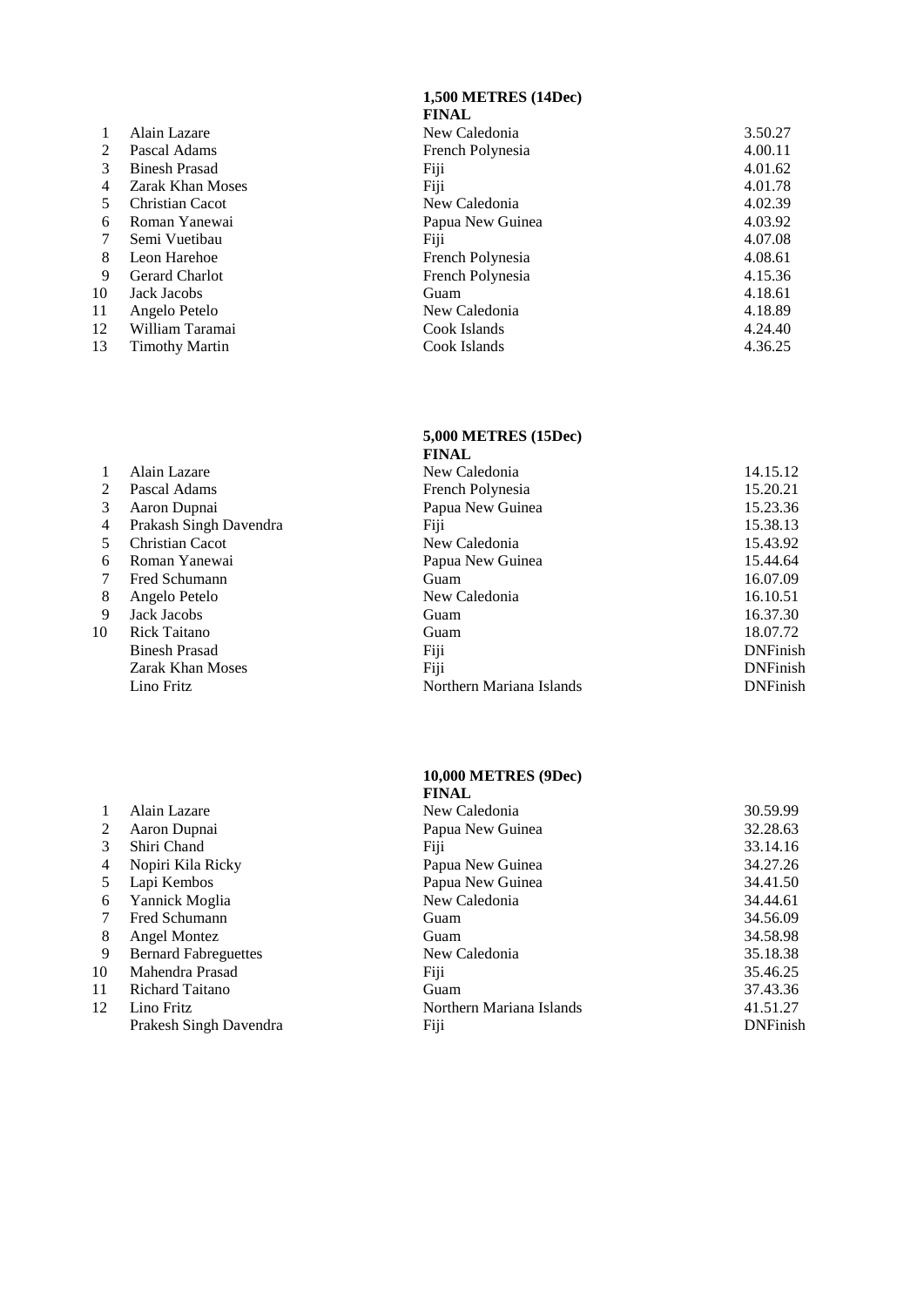# **MARATHON (19Dec)**

|   | Alain Lazare                | New Caledonia    | 2:26.58.0       |
|---|-----------------------------|------------------|-----------------|
| 2 | Aaron Dupnai                | Papua New Guinea | 2:32.56.0       |
| 3 | Yannick Moglia              | New Caledonia    | 2:41.06.0       |
| 4 | Lapi Kembos                 | Papua New Guinea | 2:44.45.0       |
| 5 | Fred Schumann               | Guam             | 2:47.16.0       |
| 6 | <b>Phil Grant</b>           | American Samoa   | 2:50.58.0       |
| 7 | <b>Bernard Fabreguettes</b> | New Caledonia    | 2:54.15.0       |
| 8 | Angel Montez                | Guam             | 2:58.32.0       |
| 9 | John Halloran               | Guam             | 3:04.10.0       |
|   | Shiri Chand                 | Fiji             | <b>DNFinish</b> |
|   | Prakash Singh Davendra      | Fiji             | <b>DNFnish</b>  |
|   | Mahendra Prasad             | Fiji             | <b>DNFinish</b> |
|   |                             |                  |                 |

# **110 METRES HURDLES (12Dec)**

|              |                      | HEAT 1 (-2.96m)  |              |
|--------------|----------------------|------------------|--------------|
| 1            | Robert Tupuhoe       | French Polynesia | 15.47        |
| 2            | Simplicio Amaru      | French Polynesia | 15.79        |
| 3            | William Akanoa       | Cook Islands     | 16.65        |
| 4            | Robert Alo           | American Samoa   | 17.26        |
|              | Jean-Louis Marlier   | New Caledonia    | <b>DNFin</b> |
|              |                      | HEAT $2(-2.05m)$ |              |
| $\mathbf{1}$ | Albert Miller        | Fiji             | 15.02        |
| 2            | Glenn Barff          | French Polynesia | 15.16        |
| 3            | <b>Franck Debien</b> | New Caledonia    | 16.87        |
| 4            | Spencer Uruka        | Papua New Guinea | 17.06        |
| 5            | Pierre Tran Van Hong | New Caledonia    | 17.13        |
| 6            | Cedric Mateialona    | Tonga            | 18.66        |
|              |                      |                  |              |

# **110 METRES HURDLES (15Dec)**

|                |                      | <b>FINAL</b>     |              |
|----------------|----------------------|------------------|--------------|
| 1              | Robert Tupuhoe       | French Polynesia | 14.76        |
| 2              | Albert Miller        | Fiji             | 14.80        |
| 3              | Glenn Barff          | French Polynesia | 15.04        |
| $\overline{4}$ | Simplicio Amaru      | French Polynesia | 15.73        |
| 5              | Spencer Uruka        | Papua New Guinea | 16.23        |
| 6              | William Akanoa       | Cook Islands     | 16.44        |
| 7              | Pierre Tran Van Hong | New Caledonia    | 17.17        |
|                | <b>Franck Debien</b> | New Caledonia    | <b>DNFin</b> |
|                |                      | Wind $-1.20m$    |              |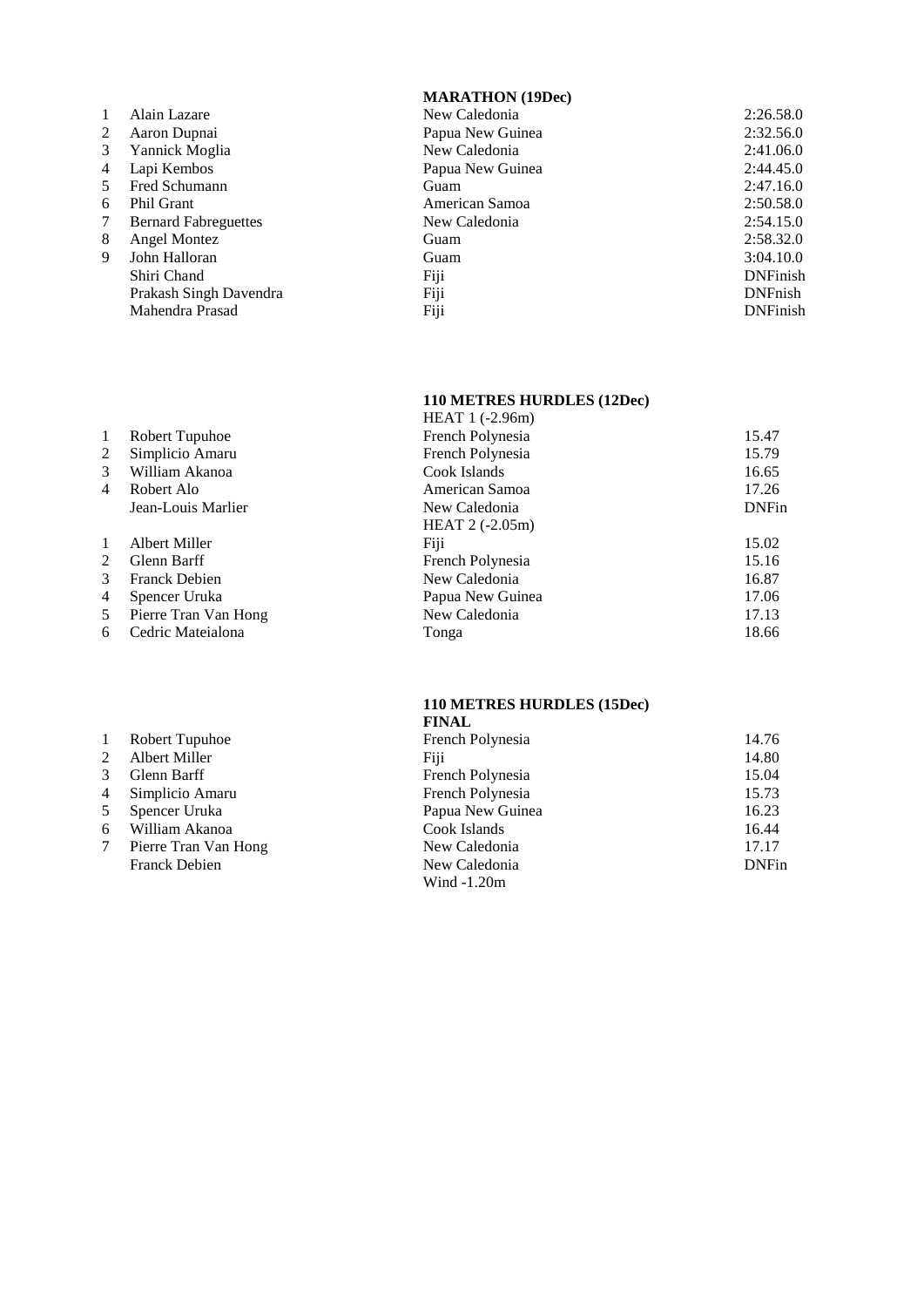**400 METRES HURDLES (14Dec)**

|    |                     | HEAT <sub>1</sub> |       |
|----|---------------------|-------------------|-------|
| -1 | Robert Tupuhoe      | French Polynesia  | 53.06 |
| 2  | Edmond Humuni       | New Caledonia     | 53.50 |
| 3  | Simplicio Amaru     | French Polynesia  | 55.86 |
| 4  | Christophe Neporoze | New Caledonia     | 56.32 |
| .5 | Emmanuel Tomarum    | Papua New Guinea  | 57.25 |
| 6  | Pita Raikadroka     | Fiji              | 57.41 |
| 7  | Apai Ma'u           | Tonga             | 58.86 |
|    |                     | HEAT <sub>2</sub> |       |
| -1 | Joseph Rodan        | Fiji              | 53.95 |
| 2  | <b>Yves Martin</b>  | French Polynesia  | 55.34 |
| 3  | Samuel Pellan       | New Caledonia     | 56.22 |
| 4  | Spencer Uruka       | Papua New Guinea  | 56.25 |
| 5  | Henry Rogo          | Fiji              | 56.28 |
| 6  | Lausii Hopoate      | Tonga             | 58.38 |

# **400 METRES HURDLES (16Dec)**

|   |                    | <b>FINAL</b>     |       |
|---|--------------------|------------------|-------|
| 1 | Robert Tupuhoe     | French Polynesia | 52.37 |
| 2 | Edmond Humuni      | New Caledonia    | 53.03 |
| 3 | <b>Yves Martin</b> | French Polynesia | 53.06 |
| 4 | Joseph Rodan       | Fiji             | 53.33 |
| 5 | Simplicio Amaru    | French Polynesia | 54.56 |
| 6 | Henry Rogo         | Fiji             | 55.52 |
|   | Samuel Pellan      | New Caledonia    | 55.56 |
| 8 | Spencer Uruka      | Papua New Guinea | 55.83 |

#### **3,000 METRES STEEPLECHASE (16Dec) FINAL**

|    |                        | FINAL            |                 |
|----|------------------------|------------------|-----------------|
|    | Alain Lazare           | New Caledonia    | 9.07.11         |
| 2  | Prakash Singh Davend   | Fiji             | 9.32.16         |
| 3  | Pascal Adams           | French Polynesia | 9.38.49         |
| 4  | Semi Vuetibau          | Fiji             | 9.40.55         |
| 5  | Nopiri Kila Ricky      | Papua New Guinea | 9.47.32         |
| 6  | <b>Christian Cacot</b> | New Caledonia    | 9.51.46         |
| 7  | <b>Binesh Prasad</b>   | Fiji             | 9.55.81         |
| 8. | Gerard Charlot         | French Polynesia | 9.59.11         |
| 9  | Leon Harehoe           | French Polynesia | 10.11.41        |
|    | Angelo Petelo          | New Caledonia    | <b>DNFinish</b> |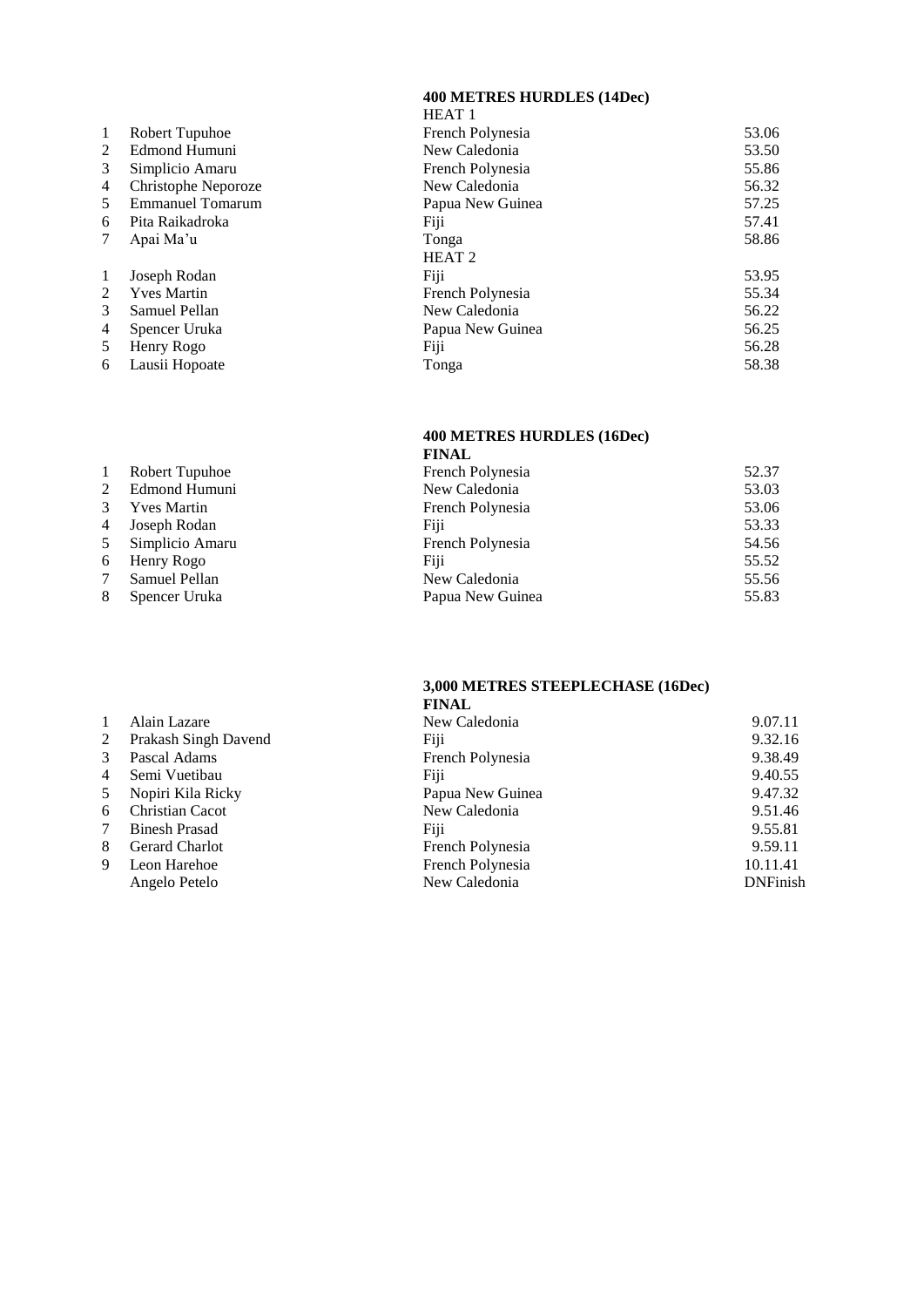|  |                  |              | <b>FINAL</b>                         |
|--|------------------|--------------|--------------------------------------|
|  | New Caledonia    | 41.07        | Christophe Simonin, Remy Chenu,      |
|  |                  |              | Rudy Brizard, Jean Fantozzi          |
|  | Tonga            | 41.64        | Cedric Mateialona, Peni' Akau Loloa, |
|  |                  |              | Sitaneli Mafi, Peauope Suli          |
|  | Papua New Guinea | 41.71        | Emmanuel Mack, John Hou,             |
|  |                  |              | David Susame, Takale Tuna            |
|  | Fiji             | <b>DNFin</b> | Maloni Bole, Albert Miller,          |
|  |                  |              | Orisi Fotu, Joseph Rodan             |
|  |                  |              |                                      |

### **4x400 METRES RELAY (18Dec) FINAL**

**4x100 METRES RELAY (16Dec)**

|                | Fiji             | 3.17.46 | Henry Rogo, Braeman Yee,            |
|----------------|------------------|---------|-------------------------------------|
|                |                  |         | Lui Muavesi, Joseph Rodan           |
| $\mathcal{L}$  | Papua New Guinea | 3.18.99 | John Hou, Takale Tune,              |
|                |                  |         | Clement Taipala, Fosa Torea         |
|                | New Caledonia    | 3.21.13 | Charles Thelise, Rudy Brizard,      |
|                |                  |         | Edmond Humuni, Samuel Pellan        |
| $\overline{4}$ | French Polynesia | 3.21.24 | Heifaru Lanteires, Simplicio Amaru, |
|                |                  |         | <b>Yves Martin, Robert Tupuhoe</b>  |
|                | Tonga            | 3.23.58 | Peni'Akau Loloa, Cedric Mateialona, |
|                |                  |         | Peauope Suli, Sitaneli Mafi         |
|                |                  |         |                                     |

# **HIGH JUMP (10Dec)**

|    | Clement Poaniewa     | New Caledonia             | 2.02 <sub>m</sub> |
|----|----------------------|---------------------------|-------------------|
| 2  | Jean-Luc Ebbs        | French Polynesia          | 1.98m             |
| 3  | Guillaume Vendegou   | New Caledonia             | 1.96m             |
| 4  | Vetea Dehors         | French Polynesia          | 1.96m             |
|    | Glenn Barff          | French Polynesia          | 1.94 <sub>m</sub> |
| 6  | Enrico Delathiere    | New Caledonia             | 1.92m             |
|    | Autiko Daunakamakama | Fiji                      | 1.89m             |
| 8  | Albert Miller        | Fiji                      | 1.89m             |
| 9  | John Boino           | Papua New Guinea          | 1.86m             |
| 10 | Aloysius Gris        | Fiji                      | 1.83 <sub>m</sub> |
| 11 | Darren Anderson      | Guam                      | 1.80m             |
|    | Mameleto Tufule      | Wallis and Futuna Islands | No Hgt            |
|    |                      |                           |                   |

### **POLE VAULT (12Dec)**

| $\overline{1}$ | Jean-Luc Mu Kwai Chuan | French Polynesia | 4.60m |
|----------------|------------------------|------------------|-------|
| $2^{\circ}$    | Gael Marlier           | New Caledonia    | 4.55m |
|                | 3 Thierry Tekuataoa    | French Polynesia | 4.20m |
|                | 4 Robert Tupuhoe       | French Polynesia | 4.20m |
|                | 5 Laurent Marlier      | New Caledonia    | 4.20m |
|                | 6 Pierre Tran Van Hong | New Caledonia    | 4.00m |
|                |                        |                  |       |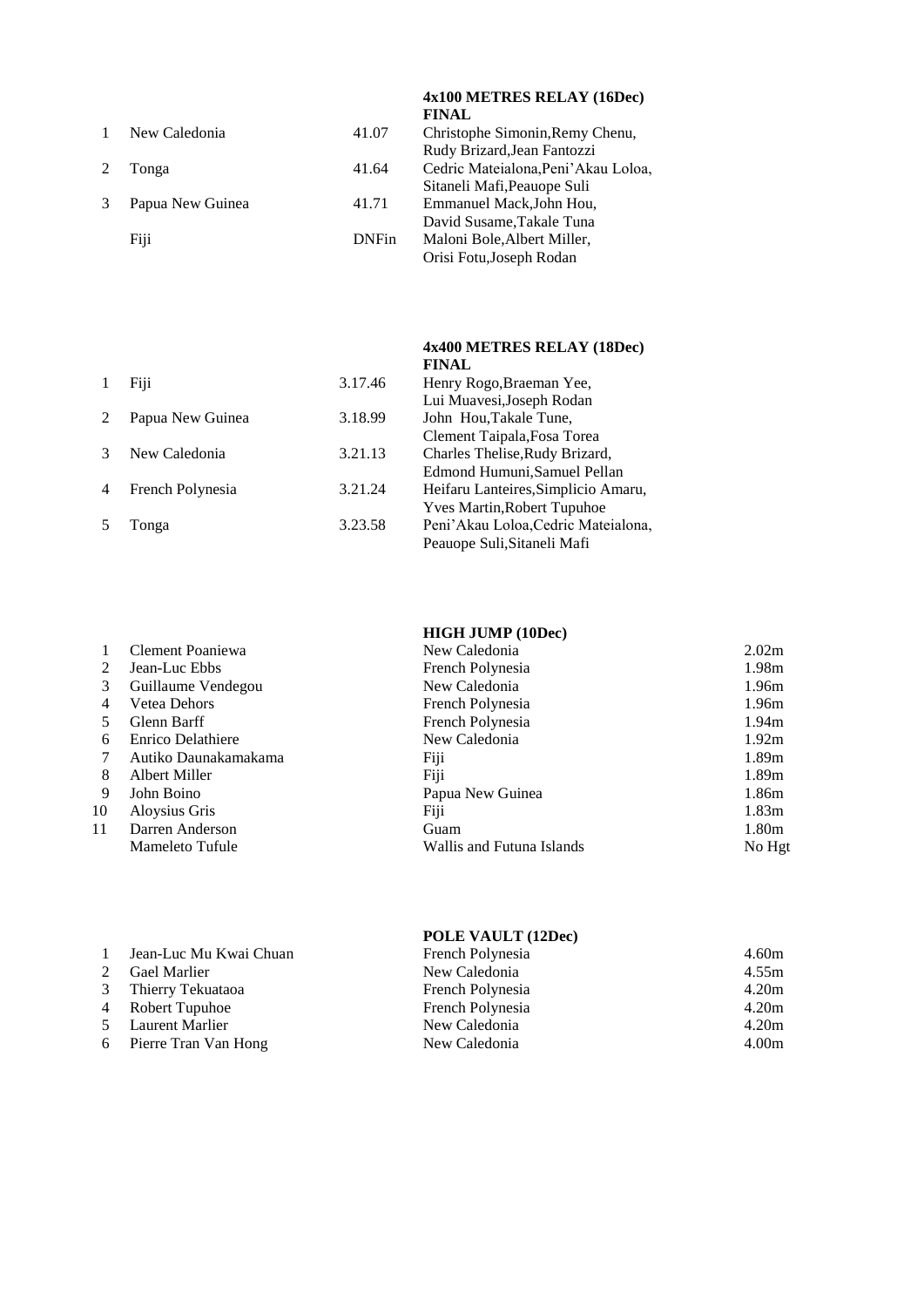|    |                                                    | <b>LONG JUMP (14Dec)</b> |                 |
|----|----------------------------------------------------|--------------------------|-----------------|
| 1  | <b>Steeve Druminy</b>                              | New Caledonia            | $7.39m (+1.3m)$ |
|    | (7.10m, 7.23m, 7.39m, F, P, F)                     |                          |                 |
| 2  | Jean-Jacques Honda                                 | New Caledonia            | $7.27m (+2.1m)$ |
|    | (7.20m, 7.09m, F, 7.27m, 7.27m, F)                 |                          |                 |
| 3  | Cedric Mateialona                                  | Tonga                    | $6.99m (+2.2m)$ |
|    | $(6.69m, 6.99m, 6.70m + 1.4, 6.61m, 6.61m, 6.92m)$ |                          |                 |
| 4  | Armand Welepa                                      | New Caledonia            | $6.96m (+2.0m)$ |
|    | $(6.70m, 6.96m, 6.94m, 6.87m, 6.82m, 6.70m)$       |                          |                 |
| 5  | <b>Ferdinand Nongkas</b>                           | Papua New Guinea         | $6.96m (+1.8m)$ |
|    | $(6.34m, 6.96m, 6.73m, 6.76m, 6.54m, 6.57m)$       |                          |                 |
| 6  | William Akanoa                                     | Cook Islands             | $6.49m (+2.2m)$ |
|    | $(6.46m + 1.3, 6.39m, 6.41m, 6.33m, 6.42m, 6.49m)$ |                          |                 |
| 7  | Robert Alo                                         | American Samoa           | $6.42m (+2.2m)$ |
|    | (F, 6.39m, 6.42m, F, F, F)                         |                          |                 |
| 8  | Aloysius Gris                                      | Fiji                     | $6.26m (+2.2m)$ |
|    | $(5.64m, 6.21m + 1.7, 6.26m, 6.22m, 6.03m, 5.98m)$ |                          |                 |
| 9  | Apai Ma'u                                          | Tonga                    | $5.84m (+0.5m)$ |
|    | (5.40m, 5.84m, 5.04m)                              |                          |                 |
| 10 | Lausii Hopoate                                     | Tonga                    | $5.63m (+2.0m)$ |
|    | (5.63m, P, 5.48m)                                  |                          |                 |

|                |                                                          | <b>TRIPLE JUMP (16Dec)</b> |                  |
|----------------|----------------------------------------------------------|----------------------------|------------------|
| $\mathbf{1}$   | Jean Fantozzi                                            | New Caledonia              | $15.73m (+1.8m)$ |
|                | $(15.30m, 15.69m, F, 15.59m, 15.73m, F)$                 |                            |                  |
| 2              | <b>Steeve Druminy</b>                                    | New Caledonia              | $15.53m (+2.9m)$ |
|                | $(15.53m,F,F,15.35m+1.1,F,F)$                            |                            |                  |
| 3              | Thierry Temauri                                          | French Polynesia           | 14.49m $(+2.4m)$ |
|                | $(14.47m, 14.33m, 14.43m, 14.40m, 14.44m + 1.4, 14.49m)$ |                            |                  |
| $\overline{4}$ | Clement Poaniewa                                         | New Caledonia              | $14.45m (+1.8m)$ |
|                | $(14.45m,\mathrm{F},14.40m,\mathrm{F},14.22m,14.28m)$    |                            |                  |
| 5              | John Boino                                               | Papua New Guinea           | $13.43m (+2.3m)$ |
|                | $(F,F,13.43m,13.23m+1.1,13.05m,P)$                       |                            |                  |
| 6              | Aloysius Gris                                            | Fiji                       | $13.27m (+1.5m)$ |
|                | (F, 13.27m, F, P, P, P)                                  |                            |                  |

|                |                                                    | <b>SHOT PUT (16Dec)</b>   |        |
|----------------|----------------------------------------------------|---------------------------|--------|
| $\mathbf{1}$   | Soane Suve                                         | New Caledonia             | 15.97m |
|                | (15.17m.15.97m,F,F,15.71m,F)                       |                           |        |
| $2^{\circ}$    | Pierre Alexandrine                                 | New Caledonia             | 15.36m |
|                | $(14.76m, 15.36m, 14.63m, 14.45m, 14.61m, F)$      |                           |        |
| 3              | Sanitesi Latu                                      | Tonga                     | 14.75m |
|                | (14.07m.F.14.26m.14.75m.F.14.56m)                  |                           |        |
| $\overline{4}$ | Gordon Barff                                       | French Polynesia          | 14.50m |
|                | (F, F, 14.28m, F, 14.50m, 14.49m)                  |                           |        |
| 5              | Soane Lakafia                                      | New Caledonia             | 14.12m |
|                | (14.05m, 13.85m, 14.12m, F, F, F)                  |                           |        |
| 6              | Alain Sako                                         | Wallis and Futuna Islands | 13.66m |
|                | (F.F. 12.90m. 13.66m. 13.16m. 13.15m)              |                           |        |
| 7              | George Nakaora                                     | Fiji                      | 12.61m |
|                | (12.58m.F.12.33m.12.61m.12.54m.F)                  |                           |        |
| 8              | Albert Mailo                                       | American Samoa            | 12.45m |
|                | $(12.11m, 12.45m, 12.20m, 11.40m, 12.09m, 12.34m)$ |                           |        |
|                |                                                    |                           |        |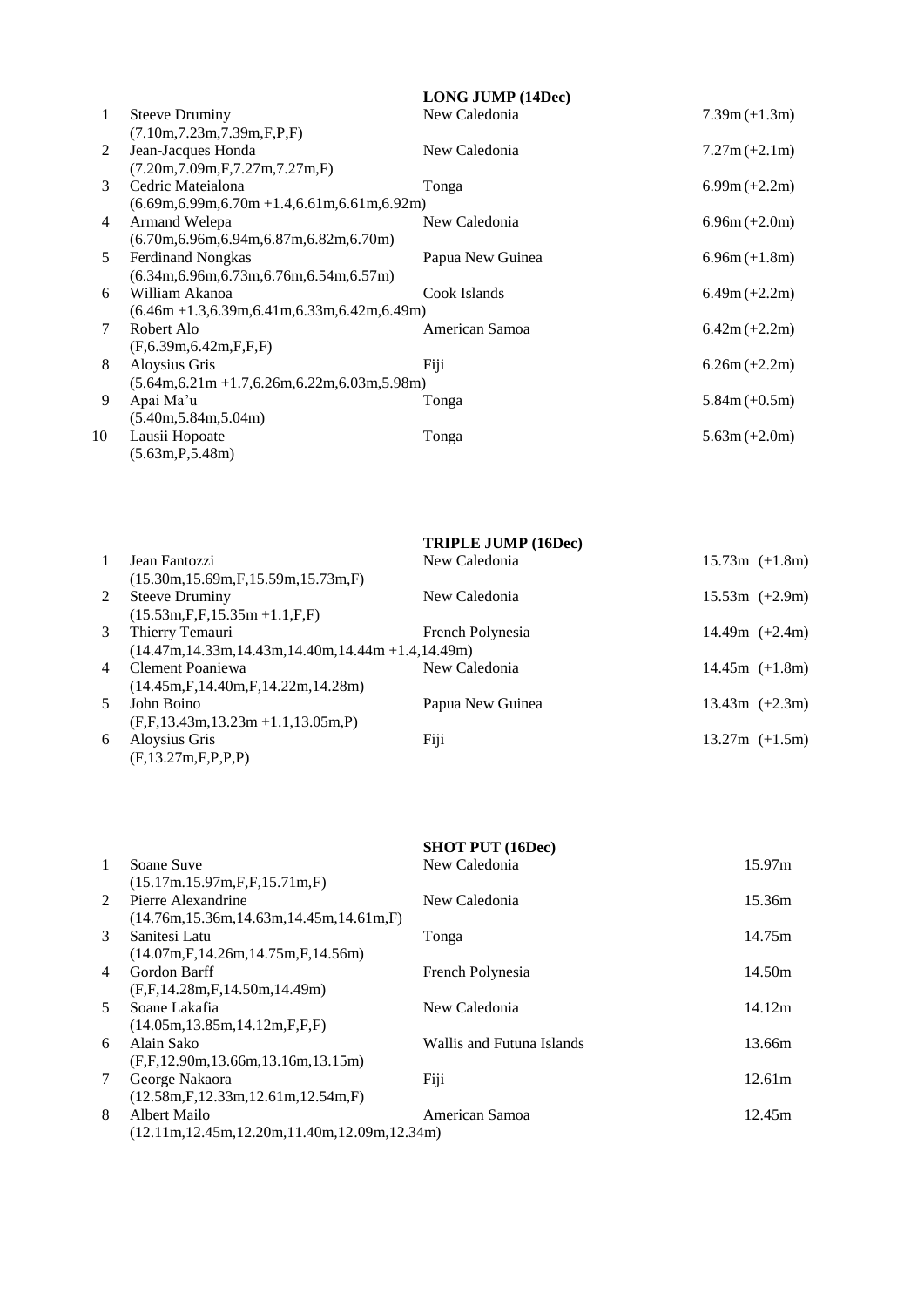|               |                                                           | <b>DISCUS THROW</b> (11Dec) |        |
|---------------|-----------------------------------------------------------|-----------------------------|--------|
| 1             | Gordon Barff                                              | French Polynesia            | 51.30m |
|               | $(42.00m, F, 49.52m, 48.80m, 51.30m, 49.34m)$             |                             |        |
| $\mathcal{L}$ | <b>Martial Bone</b>                                       | New Caledonia               | 47.20m |
|               | $(F,44.10m,46.22m,47.20m,44.66m,45.90m)$                  |                             |        |
| 3             | Frederic Cassier                                          | New Caledonia               | 44.72m |
|               | $(41.72m, 44.72m, F, F, 42.84m, 44.50m)$                  |                             |        |
| 4             | Sanitesi Latu                                             | Tonga                       | 42.62m |
|               | $(42.62m,\mathrm{F},32.90m,\mathrm{F},41.38m,\mathrm{F})$ |                             |        |
| 5             | Eric Monberger                                            | Papua New Guinea            | 39.78m |
|               | (39.52m, F, F, F, 37.08m, 39.78m)                         |                             |        |
| 6             | <b>Gaston Musumusu</b>                                    | New Caledonia               | 39.04m |
|               | (F, F, 35.04m, F, 38.86m, 39.04m)                         |                             |        |
| 7             | Taulaga Sualevai                                          | American Samoa              | 36.94m |
|               | (32.62m, 36.94m, 36.94m, 36.44m, F, 34.88m)               |                             |        |
| 8             | George Nakaora                                            | Fiji                        | 34.84m |
|               | (F, 34.84m, 27.14m, F, 32.24m, F)                         |                             |        |
| 9             | Alain Sako                                                | Wallis and Futuna Islands   | 34.36m |
|               | (F, 33.66m, 34.36m)                                       |                             |        |
| 10            | <b>Milton Tarati</b>                                      | French Polynesia            | 33.72m |
|               | (30.78m, 33.72m, F)                                       |                             |        |

|                |                                               | <b>HAMMER THROW (9Dec)</b> |        |
|----------------|-----------------------------------------------|----------------------------|--------|
|                | Soane Lakafia                                 | New Caledonia              | 57.90m |
|                | $(53.44m, 55.32m, 57.80m, 57.90m, 55.60m, F)$ |                            |        |
| $2^{\circ}$    | <b>Frederic Cassier</b>                       | New Caledonia              | 55.52m |
|                | (F.55.52m.55.20m.55.04m.52.54m.F)             |                            |        |
| $\mathcal{E}$  | Pierre-Chanel Sao                             | New Caledonia              | 49.88m |
|                | (49.88m.F.F.F.F.F.F)                          |                            |        |
| $\overline{4}$ | Taulaga Sualevai                              | American Samoa             | 39.40m |
|                | $(F, 38.54m, 39.40m, 36.72m, 37.76m, F)$      |                            |        |

|                |                                                            | <b>JAVELIN THROW (14Dec)</b> |        |
|----------------|------------------------------------------------------------|------------------------------|--------|
| $\mathbf{1}$   | Jean-Paul Lakafia                                          | New Caledonia                | 78.96m |
|                | $(71.84m, 77.42m, 78.96m, F, F, 71.48m)$                   |                              |        |
| $2^{\circ}$    | Fabiano Fakataulavelua                                     | Wallis and Futuna Islands    | 77.36m |
|                | $(75.32m$ , F, F, $72.46m$ , $77.36m$ , $73.12m$ )         |                              |        |
| $\mathcal{E}$  | Peta Tauhavili                                             | New Caledonia                | 75.00m |
|                | $(75.00m, 72.34m, F, 73.50m, 71.96m, F)$                   |                              |        |
| $\overline{4}$ | Penisio Lutui                                              | Wallis and Futuna Islands    | 71.00m |
|                | (71.00m, F, F, F, F, F)                                    |                              |        |
| 5              | Henri Siaki                                                | New Caledonia                | 68.68m |
|                | $(63.92m, 67.50m, 68.68m, F, 65.44m, F)$                   |                              |        |
| 6              | Lolohea Halagahu                                           | Wallis and Futuna Islands    | 62.74m |
|                | $(62.74m$ , F, $62.34m$ , $60.12m$ , $61.22m$ , $59.14m$ ) |                              |        |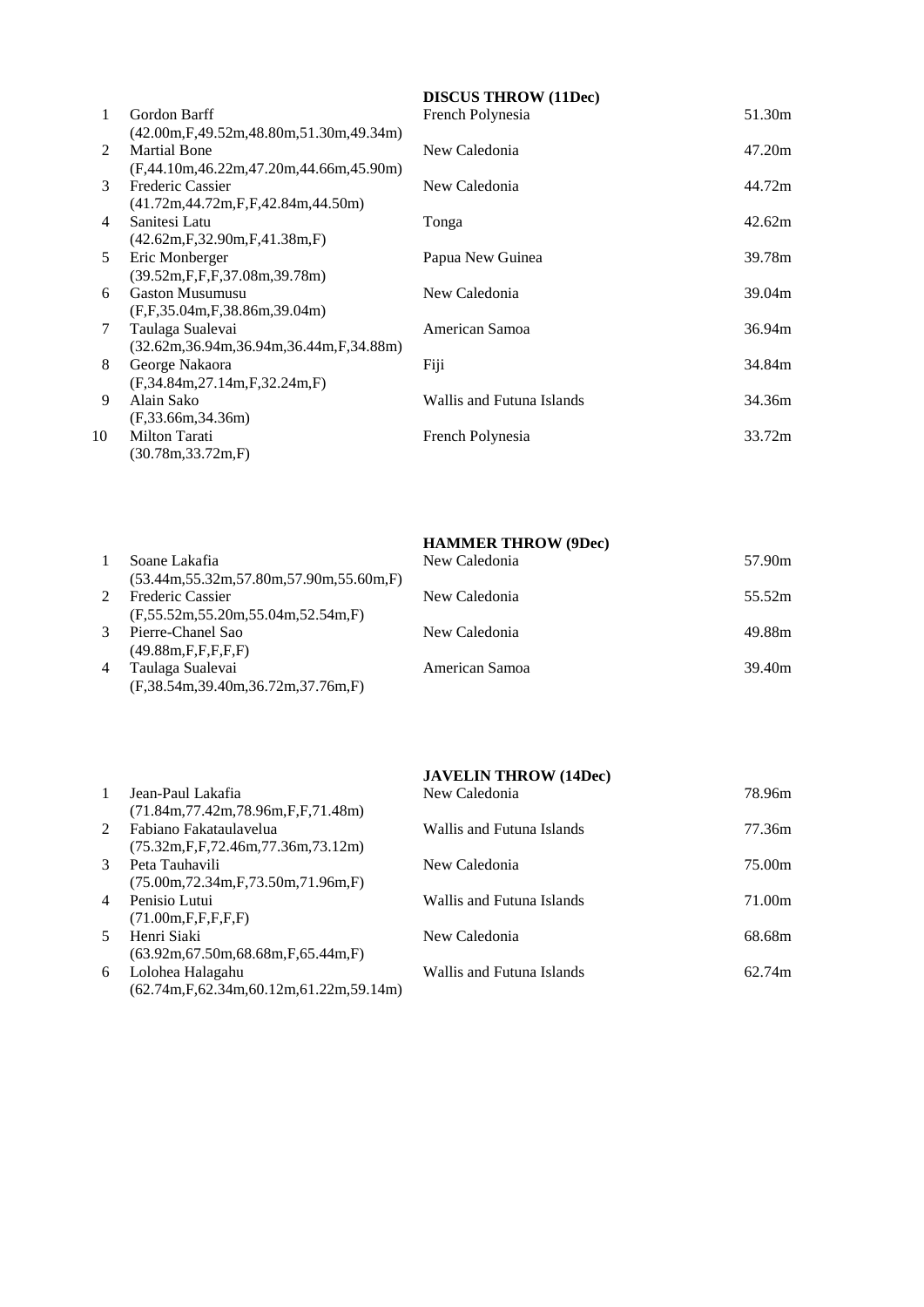|              |                                                                                                 | <b>DECATHLON</b> (17/18Dec) |       |
|--------------|-------------------------------------------------------------------------------------------------|-----------------------------|-------|
| $\mathbf{1}$ | Albert Miller                                                                                   | Fiji                        | 7,019 |
|              | $(11.40 - 2.1, 6.82m + 5.2, 13.09m, 1.94m, 50.72, 15.04 - 1.7, 35.36m, 3.70m, 60.74m, 4.58.22)$ |                             |       |
| 2            | Glenn Barff                                                                                     | French Polynesia            | 6,319 |
|              | $(11.76 - 2.1, 6.72m + 4.4, 13.13m, 1.88m, 53.19, 15.70 - 1.7, 34.08m, 3.80m, 48.62m, 5.32.63)$ |                             |       |
| 3            | <b>Ferdinand Nongkas</b>                                                                        | Papua New Guinea            | 5,722 |
|              | $(11.37 - 2.1, 6.35m + 4.0, 9.81m, 1.79m, 52.46, 17.25 - 1.7, 29.56m, 3.30m, 43.54m, 5.10.41)$  |                             |       |
| 4            | Apia Ma'u                                                                                       | Tonga                       | 5,640 |
|              | $(12.08 - 2.1, 6.04m + 1.8, 10.40m, 1.76m, 52.74, 16.22 - 1.7, 33.16m, 3.20m, 44.64m, 5.17.56)$ |                             |       |
| 5            | Lausii Hopoate                                                                                  | Tonga                       | 5,568 |
|              | $(11.60 - 2.1, 6.02m + 1.7, 10.19m, 1.61m, 52.29, 16.92 - 2.2, 33.14m, 3.10m, 41.64m, 5.00.52)$ |                             |       |
| 6            | Pierre Tran Van Hong                                                                            | New Caledonia               | 5,449 |
|              | $(11.92 - 2.1, 6.43m + 3.2, 9.72m, 1.64m, 54.52, 17.65 - 1.7, 27.46m, 3.90m, 41.72m, 5.13.07)$  |                             |       |
| 7            | Eric Monberger                                                                                  | Papua New Guinea            | 5,442 |
|              | $(11.67 + 2.0, 4.53m + 2.6, 12.15m, 1.73m, 51.82, 16.95 - 2.2, 36.32m, 2.50m, 42.36m, 4.57.40)$ |                             |       |
| 8            | Milton Tarati                                                                                   | French Polynesia            | 5,268 |
|              | $(12.18 + 2.0,5.98m + 3.0,10.35m,1.70m,56.18,17.47 - 2.2,32.08m,3.90m,41.64m,5.44.95)$          |                             |       |
| 9            | William Akanoa                                                                                  | Cook Islands                | 5,244 |
|              | $(12.01 + 2.0, 6.37m + 3.6, 9.18m, 1.67m, 53.55, 16.95 - 1.7, 27.68m, 3.10m, 43.30m, 5.31.19)$  |                             |       |
| 10           | <b>Gustave Petersen</b>                                                                         | New Caledonia               | 4.944 |
|              | $(12.00 + 2.0, 5.92m + 3.2, 9.96m, 1.61m, 52.88, 20.75 - 2.2, 28.08m, 3.00m, 41.78m, 5.03.75)$  |                             |       |
| 11           | William Taramai                                                                                 | Cook Islands                | 4.942 |
|              | $(11.99 + 2.0,5.68m + 3.3,10.16m,1.73m,52.23,21.85 - 2.2,26.60m,2.20m,42.90m,4.35.02)$          |                             |       |
| 12           | Aloysius Gris                                                                                   | Fiji                        | 4,587 |
|              | $(11.67 - 2.1, 6.71m + 4.3, 8.50m, 1.76m, 54.47, 18.24 - 1.7, 22.72m, 3.00m, 00.00m, 5.43.79)$  |                             |       |
|              | Autiko Daunakamakama                                                                            | Fiji                        | 3,140 |
|              | $(12.09 - 2.1, 6.32m + 3.8, 10.15m, 1.85m, 52.92)$                                              |                             |       |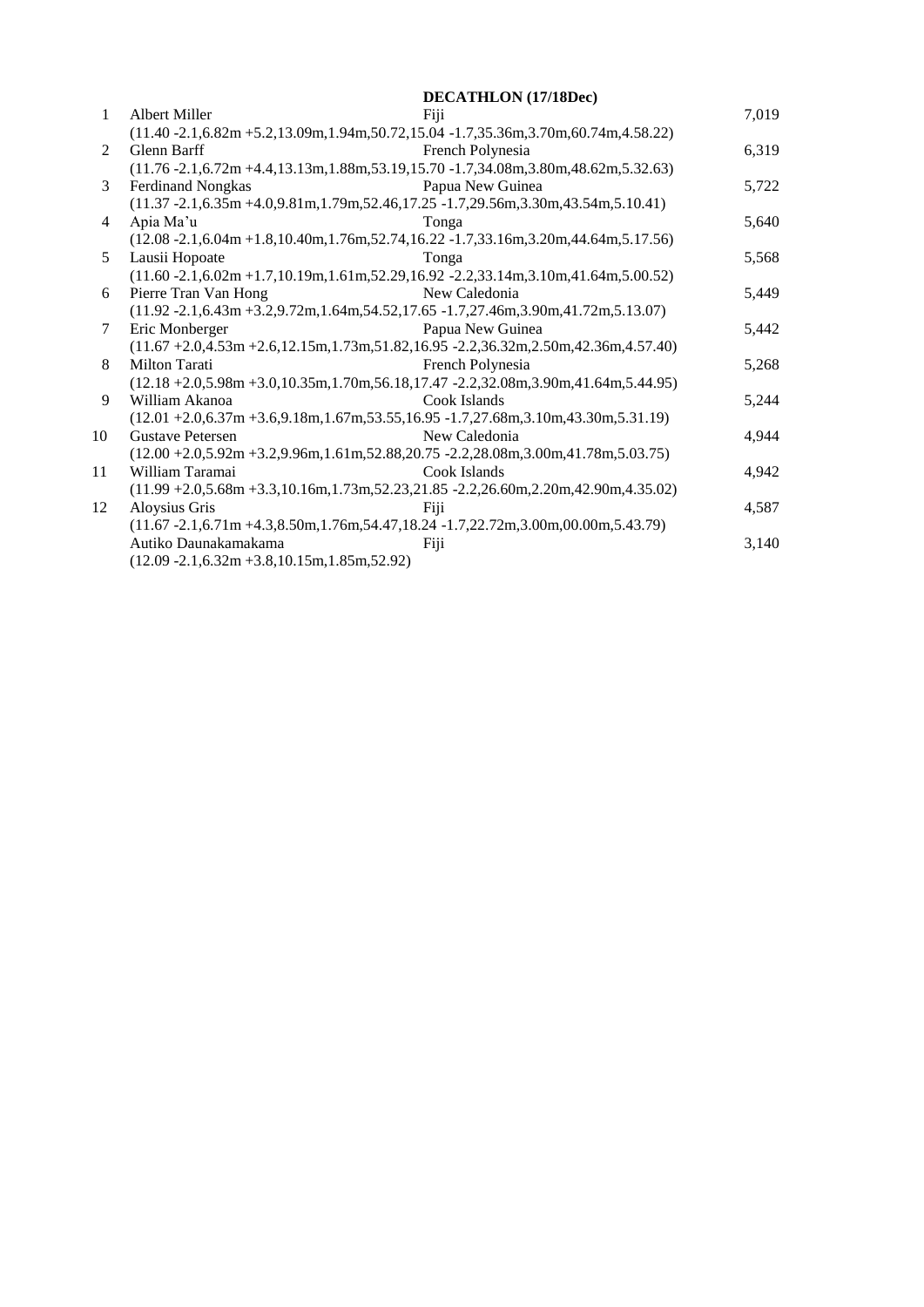# **SPG1987 WOMEN**

1 Brigitte Hardel  $2$  Albertine An 3 Laure Uedre 4 Sandra Yansaud 5 Iammo Launa 6 Sophie Waia<br>7 Sandra Aho Sandra Aho  $\frac{8}{8}$  Erin Tierney

|                |                      | HEAT 1 (-1.10m)  |       |
|----------------|----------------------|------------------|-------|
| 1              | Albertine An         | French Polynesia | 12.62 |
| 2              | Corinne Martin       | New Caledonia    | 12.90 |
| 3              | Erin Tierney         | Cook Islands     | 13.11 |
| 4              | Barbara Sapea        | Papua New Guinea | 13.25 |
| 5              | Filaite Fakava       | Tonga            | 13.29 |
| 6              | Jessie Manutahi      | French Polynesia | 13.32 |
|                |                      | HEAT $2(-2.05m)$ |       |
| 1              | Laure Uedre          | New Caledonia    | 12.80 |
| $\overline{2}$ | Iammo Launa          | Papua New Guinea | 12.96 |
| 3              | Ghislaine Saint Prix | New Caledonia    | 12.99 |
| 4              | Sandra Yansaud       | French Polynesia | 13.11 |
| 5.             | Yal Jonathan         | Papua New Guinea | 13.24 |
| 6              | Sandra Aho           | Tonga            | 13.25 |
| 7              | Rita Champ           | American Samoa   | 14.28 |
|                |                      |                  |       |

#### **100 METRES (11Dec) FINAL**

**100 METRES (10Dec )**

|             |                      | FINAL            |       |
|-------------|----------------------|------------------|-------|
|             | Ghislaine Saint Prix | New Caledonia    | 12.62 |
| $2^{\circ}$ | Albertine An         | French Polynesia | 12.63 |
| 3           | Laure Uedre          | New Caledonia    | 12.81 |
| 4           | Iammo Launa          | Papua New Guinea | 12.94 |
| 5           | Corinne Martin       | New Caledonia    | 13.06 |
| 6           | Sandra Yansaud       | French Polynesia | 13.10 |
| 7           | Erin Tierney         | Cook Islands     | 13.14 |
| 8           | Yal Jonathan         | Papua New Guinea | 13.14 |
|             |                      | wind $-1.25m$    |       |

### **200 METRES (12Dec )**

|   |                        | $HEAT1(-2.17m)$  |       |
|---|------------------------|------------------|-------|
| 1 | Albertine An           | French Polynesia | 25.70 |
| 2 | Sandra Yansaud         | French Polynesia | 26.08 |
| 3 | Sophie Waia            | New Caledonia    | 26.58 |
| 4 | Iammo Launa            | Papua New Guinea | 26.82 |
| 5 | Erin Tierney           | Cook Islands     | 26.85 |
| 6 | Kanai Koniel           | Papua New Guinea | 27.20 |
| 7 | Rita Champ             | American Samoa   | 29.70 |
|   |                        | HEAT 2 (-4.65m)  |       |
| 1 | <b>Brigitte Hardel</b> | New Caledonia    | 25.23 |
| 2 | Laure Uedre            | New Caledonia    | 26.54 |
| 3 | Sandra Aho             | Tonga            | 27.14 |
| 4 | Barbara Sapea          | Papua New Guinea | 27.25 |
| 5 | Aimata Leroy           | French Polynesia | 27.41 |
| 6 | Berenadetta Raselala   | Fiji             | 27.47 |
|   |                        |                  |       |
|   |                        |                  |       |

#### **200 METRES (14Dec) FINAL**

| .                |       |
|------------------|-------|
| New Caledonia    | 24.62 |
| French Polynesia | 25.41 |
| New Caledonia    | 25.69 |
| French Polynesia | 25.86 |
| Papua New Guinea | 26.45 |
| New Caledonia    | 26.71 |
| Tonga            | 26.78 |
| Cook Islands     | 27.01 |
| wind $-0.34m$    |       |
|                  |       |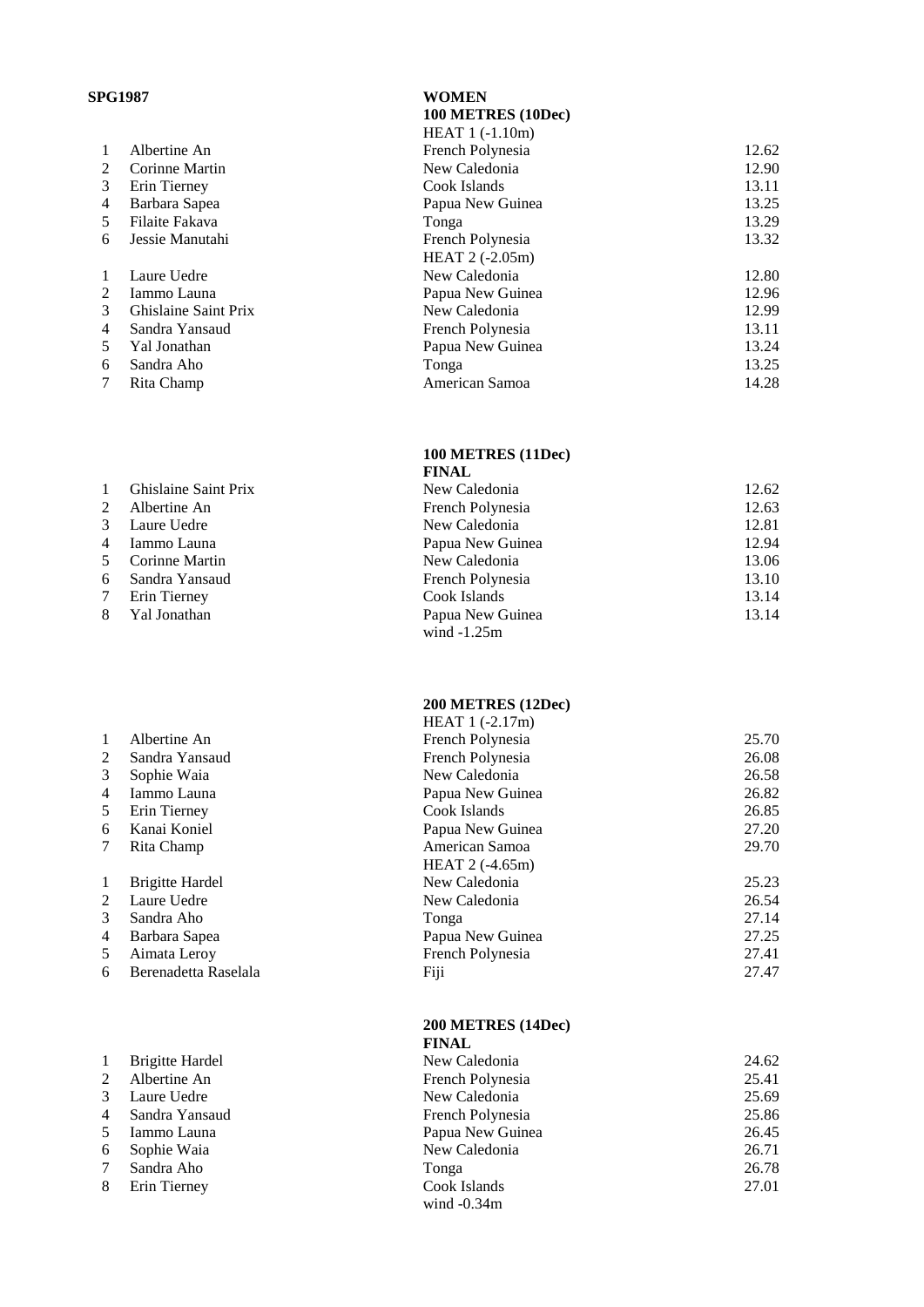#### **400 METRES (11Dec ) FINAL**

|                |                        | FINAL            |       |
|----------------|------------------------|------------------|-------|
| $\mathbf{1}$   | <b>Brigitte Hardel</b> | New Caledonia    | 56.32 |
|                | 2 Kanai Koniel         | Papua New Guinea | 59.41 |
|                | 3 Veronique Becker     | New Caledonia    | 59.64 |
|                | 4 Leone Ley            | French Polynesia | 60.05 |
|                | 5 Katia Sanford        | French Polynesia | 60.23 |
| 6              | Catherine Uedre        | New Caledonia    | 60.53 |
| $7\phantom{0}$ | Berenadetta Raselala   | Fiji             | 61.75 |
|                |                        |                  |       |

#### **800 METRES (10Dec )** HEAT 1

|              |                        | FILAI 1           |         |
|--------------|------------------------|-------------------|---------|
| 1            | Nadia Bernard          | New Caledonia     | 2.19.37 |
|              | 2 Kelea Vetuku         | Fiji              | 2.19.50 |
| 3            | Marie-Line Marraud     | French Polynesia  | 2.19.50 |
|              | 4 Poloni Avek          | Papua New Guinea  | 2.20.90 |
|              | 5 Donna Cavuilati      | Fiji              | 2.24.03 |
|              |                        | HEAT <sub>2</sub> |         |
| $\mathbf{1}$ | Gisung Ngalau          | Papua New Guinea  | 2.23.59 |
|              | 2 Patricia Rouby       | New Caledonia     | 2.24.45 |
| 3            | Reena Devi             | Fiji              | 2.26.11 |
| 4            | <b>Martine Ouintin</b> | New Caledonia     | 2.26.75 |
|              | 5 Paula Stevenson      | American Samoa    | 2.39.11 |
|              |                        |                   |         |

#### **800 METRES (11Dec)**

|                |                    | <b>FINAL</b>     |         |
|----------------|--------------------|------------------|---------|
| $\overline{1}$ | Patricia Rouby     | New Caledonia    | 2.15.58 |
| 2              | Nadia Bernard      | New Caledonia    | 2.17.33 |
| $\mathcal{E}$  | Marie-Line Marraud | French Polynesia | 2.18.51 |
| $\overline{4}$ | Poloni Avek        | Papua New Guinea | 2.20.42 |
| 5              | Gisung Ngalau      | Papua New Guinea | 2.20.96 |
| 6              | Kelea Vetuku       | Fiji             | 2.21.55 |
| $\tau$         | Donna Cavuilati    | Fiji             | 2.25.23 |
| 8              | Reena Devi         | Fiji             | 2.33.06 |
|                |                    |                  |         |

#### **1,500 METRES (14Dec ) FINAL**

|    |                    | FINAL            |         |
|----|--------------------|------------------|---------|
|    | Nadia Bernard      | New Caledonia    | 4.35.94 |
|    | Poloni Avek        | Papua New Guinea | 4.45.71 |
| 3  | Kelea Vetuku       | Fiji             | 4.50.94 |
| 4  | Patricia Rouby     | New Caledonia    | 4.54.28 |
|    | Donna Cavuilati    | Fiji             | 4.54.59 |
| 6  | Teroro Meyer       | French Polynesia | 4.57.38 |
|    | Gisung Ngalau      | Papua New Guinea | 4.58.07 |
| 8  | Reena Devi         | Fiji             | 5.04.34 |
| 9  | Marie-Line Marraud | French Polynesia | 5.07.92 |
| 10 | Martine Quintin    | New Caledonia    | 5.27.36 |
| 11 | Paula Stevenson    | American Samoa   | 5.33.80 |
|    |                    |                  |         |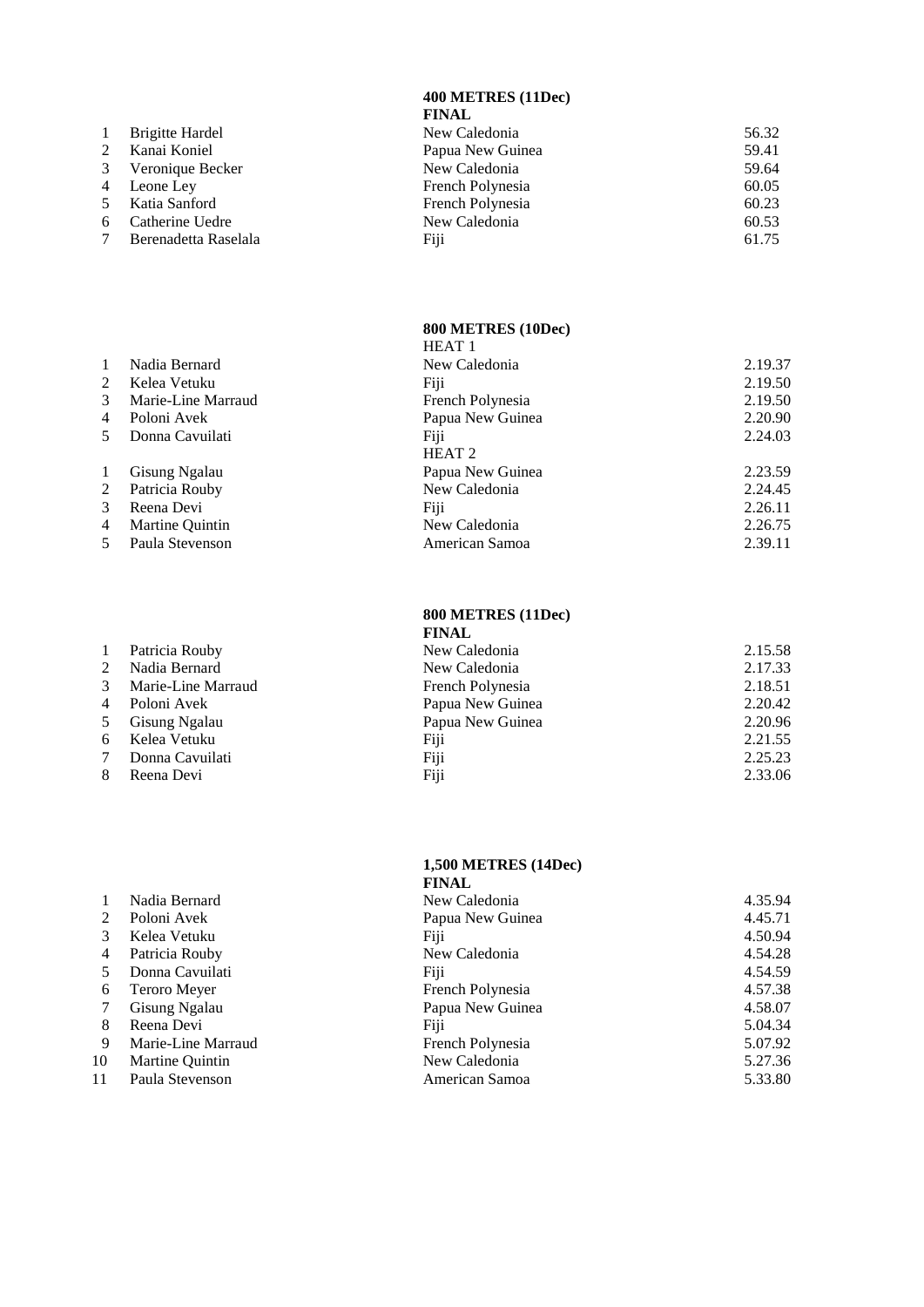**3,000 METRES (16Dec)**

- 
- 
- 4 Patricia Rouby
- 
- 
- 
- 
- **FINAL** 1 Nadia Bernard New Caledonia 10.03.46<br>2 Poloni Avek Papua New Guinea 10.34.44 Poloni Avek Papua New Guinea 10.34.44<br>
2 Papua New Guinea 10.34.44<br>
2 Pench Polynesia 10.35.67 3 Teroro Meyer French Polynesia<br>
4 Patricia Rouby New Caledonia<br>
10.35.67<br>
10.45.87 5 Donna Cavuilati Fiji Fiji 10.46.80 6 Reena Devi Fiji Fiji 10.51.72 7 Kelea Vetuku 11.29.41 8 Ariane Maillard 12.57.46

# **100 METRES HURDLES (15Dec)**

|              |                             | <b>FINAL</b>     |              |
|--------------|-----------------------------|------------------|--------------|
| $\mathbf{1}$ | Albertine An                | French Polynesia | 14.37        |
| 2            | <b>Brigitte Hardel</b>      | New Caledonia    | 14.47        |
| 3            | Sainiana Tukana             | Fiji             | 15.15        |
| 4            | Veronique Boyer             | French Polynesia | 15.18        |
| 5            | Sophie Waia                 | New Caledonia    | 16.11        |
| 6            | Filaite Fakava              | Tonga            | 16.57        |
|              | Sandra Aho                  | Tonga            | 20.38        |
|              | <b>Ghislaine Saint Prix</b> | New Caledonia    | <b>DNFin</b> |
|              |                             | Wind $-0.72m$    |              |

#### **400 METRES HURDLES (16Dec) FINAL**

|                    | гичар            |       |
|--------------------|------------------|-------|
| 1 Brigitte Hardel  | New Caledonia    | 60.96 |
| 2 Sainiana Tukana  | Fiii             | 61.90 |
| 3 Leonne Ley       | French Polynesia | 63.09 |
| 4 Veronique Becker | New Caledonia    | 65.67 |
| 5 Catherine Uedre  | New Caledonia    | 66.29 |
| 6 Katia Sandford   | French Polynesia | 66.36 |
|                    |                  |       |

### **4x100 METRES RELAY (16Dec) FINAL**

|   | New Caledonia    | 47.32 | Laure Uedre, Corinne Martin,          |
|---|------------------|-------|---------------------------------------|
|   |                  |       | Brigitte Hardel, Ghislaine Saint Prix |
| 2 | French Polynesia | 47.64 | Jessie Manutahi, Aimata Leroy,        |
|   |                  |       | Sandra Yansaud, Albertine An          |
|   | Papua New Guinea | 48.52 | Yal Jonathan, Kanai Koniel,           |
|   |                  |       | Barbara Sapea, Iammo Launa            |
|   | Fiji             | 51.36 | Sainiana Tukana, Annie Tokona,        |
|   |                  |       | Berenadetta Raselala, Mereoni Vibose  |
|   |                  |       |                                       |

### **4x400 METRES RELAY (18Dec) FINAL**

|   | New Caledonia    | 3.52.58 | Catherine Uedre, Patricia Rouby,    |
|---|------------------|---------|-------------------------------------|
|   |                  |         | Veronique Becker, Brigitte Hardel   |
| 2 | French Polynesia | 3.59.53 | Veronique Boyer, Katia Sandford,    |
|   |                  |         | Marie-Line Marraud, Leonne Ley      |
|   | Papua New Guinea | 3.59.54 | Gisung Ngalau, Barbara Sapea,       |
|   |                  |         | Lily Tua, Kanai Koniel              |
|   | Fiji             | 4.03.24 | Berenadetta Raselala, Kelea Vetuku, |
|   |                  |         | Donna Cavuilati, Sainiana Tukana    |
|   |                  |         |                                     |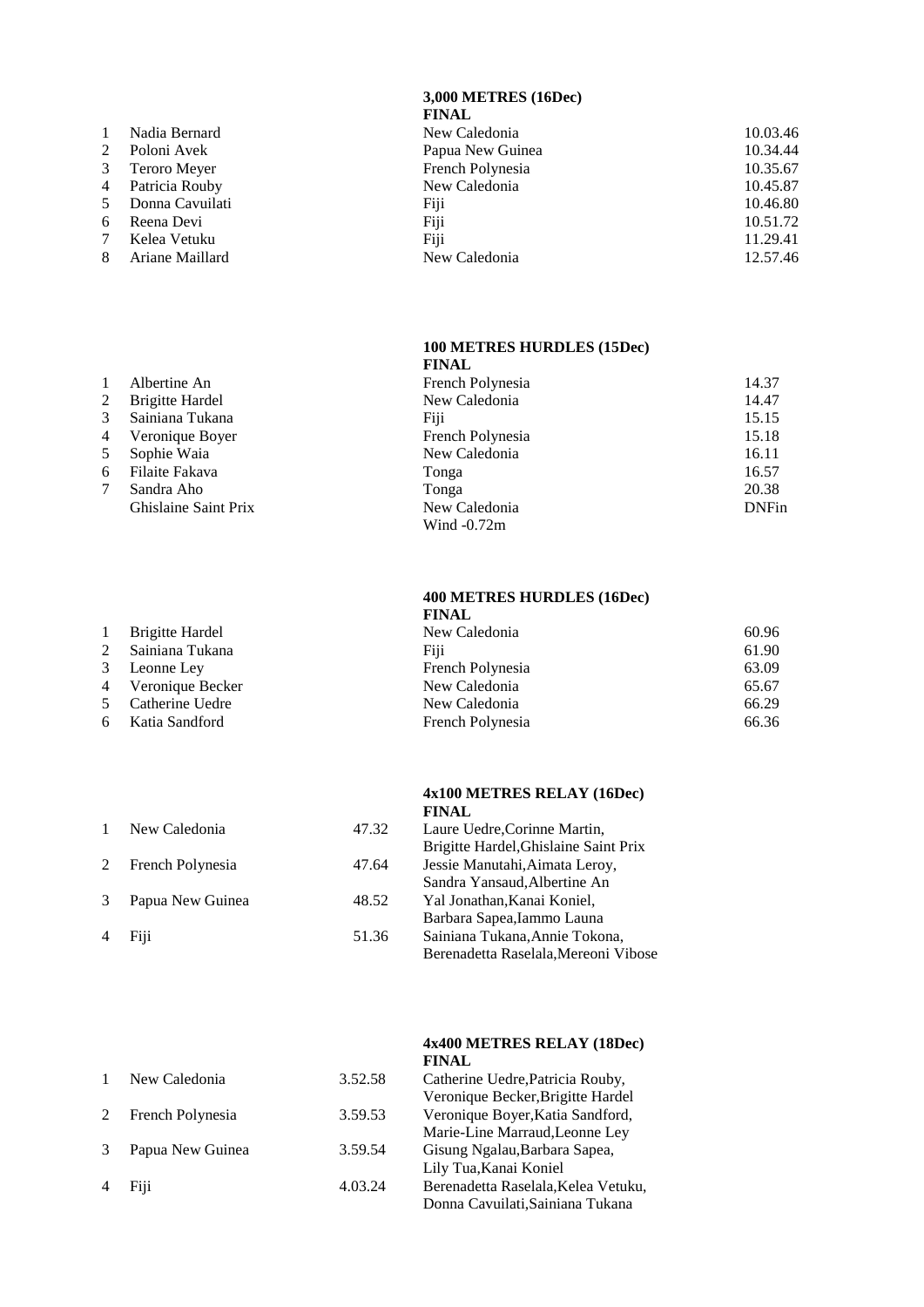# **HIGH JUMP (14Dec)**

|    | Albertine An           | French Polynesia | 1.65m             |
|----|------------------------|------------------|-------------------|
|    | Annie Tokona           | Fiji             | 1.63m             |
|    | Dionne Gardner         | Norfolk Island   | 1.63m             |
|    | Sainiana Tukana        | Fiji             | 1.61 <sub>m</sub> |
|    | <b>Audrey Brunet</b>   | New Caledonia    | 1.61 <sub>m</sub> |
| 6  | Ileen Malai            | Papua New Guinea | 1.59m             |
|    | Veronique Boyer        | French Polynesia | 1.59m             |
| 8  | Nettie Bobola          | Papua New Guinea | 1.55m             |
| 9  | <b>Brigitte Hardel</b> | New Caledonia    | 1.53m             |
| 10 | Gjislaine Saint Prix   | New Caledonia    | 1.40m             |
|    |                        |                  |                   |

|                |                                                    | <b>LONG JUMP (10Dec)</b> |                 |
|----------------|----------------------------------------------------|--------------------------|-----------------|
| $\mathbf{1}$   | <b>Brigitte Hardel</b>                             | New Caledonia            | $5.92m (+1.2m)$ |
|                | (5.92m, 5.83m, 5.86m, F, 5.70m, F)                 |                          |                 |
| $2^{\circ}$    | Albertine An                                       | French Polynesia         | $5.77m (+2.4m)$ |
|                | $(5.66m, 5.77m, F, 4.96m, 5.57m, 5.34m)$           |                          |                 |
| 3              | Corinne Martin                                     | New Caledonia            | $5.63m (+2.5m)$ |
|                | $(5.61m, F, 5.63m, 5.59m, 5.53m + 1.3, 5.60m)$     |                          |                 |
| $\overline{4}$ | Sainiana Tukana                                    | Fiji                     | $5.59m (+2.7m)$ |
|                | (F.5.38m.5.59m.5.52m.5.36m.5.41m)                  |                          |                 |
| 5 <sup>5</sup> | Veronique Boyer                                    | French Polynesia         | $5.49m (+2.3m)$ |
|                | $(5.33m, 5.49m, 5.17m + 1.7, 5.31m, 5.36m, 5.34m)$ |                          |                 |
| 6              | Annie Tokona                                       | Fiji                     | $5.28m (+1.9m)$ |
|                | $(5.28m, 5.20m, 5.10m, 5.10m, 5.19m, 4.61m)$       |                          |                 |
| 7              | Lily Tua                                           | Papua New Guinea         | $5.11m (+1.8m)$ |
|                | $(5.11m, 5.03m, 5.07m, 4.89m, 4.94m, 4.99m)$       |                          |                 |
|                | Ghislaine Saint Prix                               | New Caledonia            | <b>DNFinish</b> |
|                |                                                    |                          |                 |

|                |                                                    | <b>SHOT PUT (15Dec)</b>   |        |
|----------------|----------------------------------------------------|---------------------------|--------|
| $\overline{1}$ | Siu Ikavuka                                        | Tonga                     | 14.00m |
|                | $(12.98m, 13.55m, 13.47m, 13.29m, 14.00m, 13.80m)$ |                           |        |
| 2              | Marie-Daniele Teanyouen                            | New Caledonia             | 13.75m |
|                | $(13.18m, 13.40m, F, 13.68m, 13.75m, 13.16m)$      |                           |        |
| $\mathcal{E}$  | Marie-Christine Fakate                             | New Caledonia             | 13.67m |
|                | (13.47m, 13.51m, 13.67m, F.F.F)                    |                           |        |
| $\overline{4}$ | Marie-Rose Tuitagata                               | New Caledonia             | 13.09m |
|                | $(13.09m, F, 12.90m, F, 12.92m, 12.94m)$           |                           |        |
| .5             | Tacao Lolotai                                      | American Samoa            | 12.69m |
|                | $(12.69m, 12.55m, 12.68m, F, F, 12.03m)$           |                           |        |
| 6              | Lusia Initia                                       | Wallis and Futuna Islands | 12.55m |
|                | (F, 12.55m, F, 11.74m, F, 11.74m)                  |                           |        |
| 7              | Iammo Launa                                        | Papua New Guinea          | 12.43m |
|                | $(12.43m, 11.42m, 11.12m, F, F, 11.76m)$           |                           |        |
| 8              | Mereoni Vibose                                     | Fiji                      | 11.67m |
|                | $(F, 10.13m, 11.67m, F, 10.21m, 11.55m)$           |                           |        |
| 9              | Sandra Pito                                        | French Polynesia          | 10.55m |
|                | (F, 10.55m, 10.47m)                                |                           |        |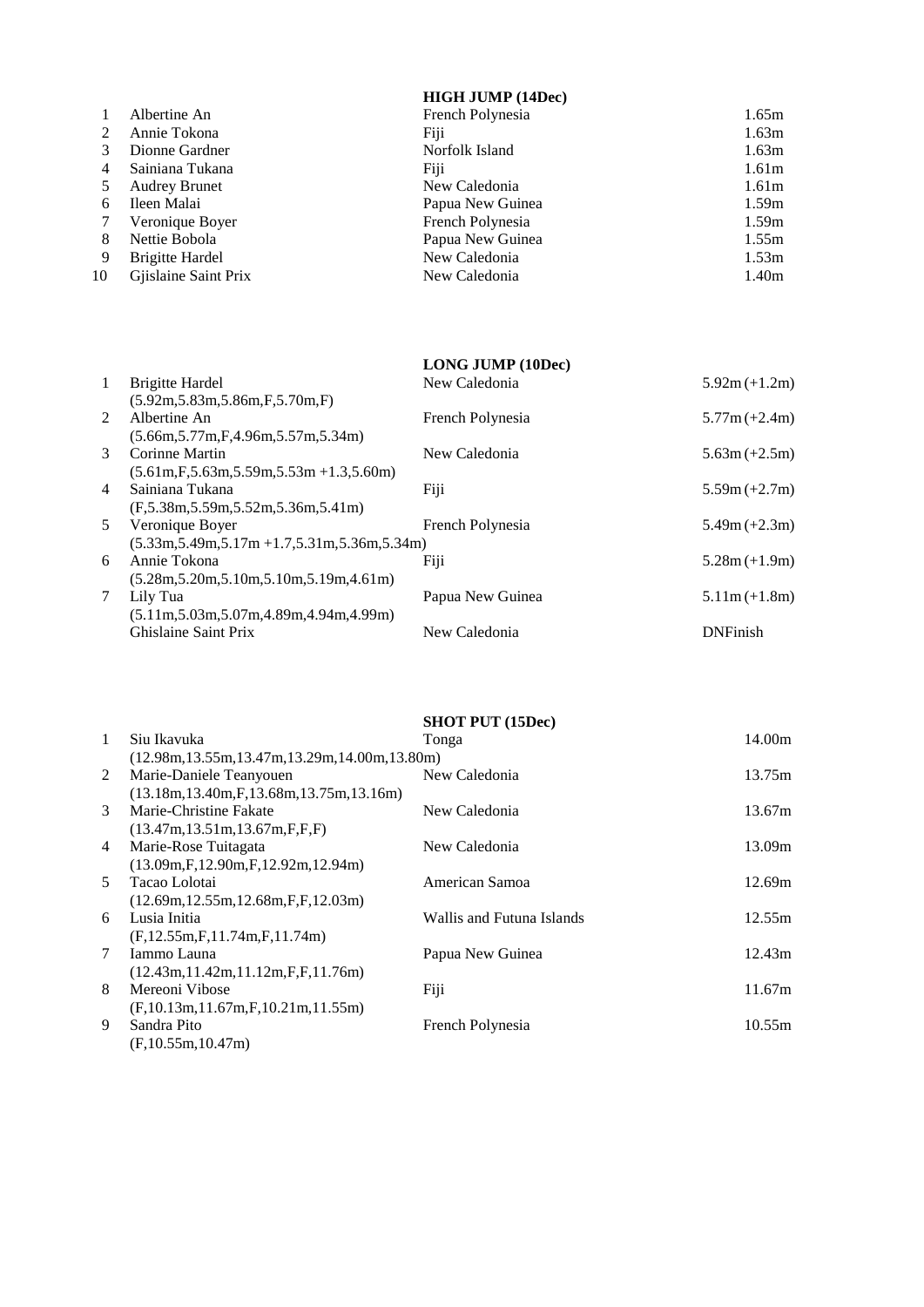|                |                                                    | <b>DISCUS THROW (10Dec)</b> |        |
|----------------|----------------------------------------------------|-----------------------------|--------|
| $\mathbf{1}$   | Marie-Christine Fakate                             | New Caledonia               | 46.42m |
|                | $(42.48m, 43.08m, 44.60m, 46.42m, 44.18m, F)$      |                             |        |
| $\mathcal{L}$  | Sandra Pito                                        | French Polynesia            | 45.22m |
|                | $(42.12m, 43.98m, F, 42.90m, 45.04m, 45.22m)$      |                             |        |
| 3              | Marie-Lucie Pauga                                  | New Caledonia               | 43.28m |
|                | $(39.48m, F, 43.28m, F, 39.92m, 38.48m)$           |                             |        |
| $\overline{4}$ | Siu Ikavuka                                        | Tonga                       | 41.74m |
|                | $(41.74m, 41.20m, 39.98m, F, 36.88m, F)$           |                             |        |
| .5             | Anna Tulitau                                       | New Caledonia               | 41.16m |
|                | (38.28m, 41.16m, 40.60m, F.F. 40.96m)              |                             |        |
| 6              | Mereoni Vibose                                     | Fiji                        | 40.18m |
|                | $(40.18m, 30.96m, 28.74m, 34.14m, F, F)$           |                             |        |
| 7              | Tacao Lolotai                                      | American Samoa              | 39.32m |
|                | (F.35.54m.39.32m.33.98m.F.32.22m)                  |                             |        |
| 8              | Lusia Initia                                       | Wallis and Futuna Islands   | 36.00m |
|                | $(24.94m, 36.00m, 29.52m, 32.88m, 33.98m, 35.50m)$ |                             |        |

|                |                                                               | <b>JAVELIN THROW (10Dec)</b> |        |
|----------------|---------------------------------------------------------------|------------------------------|--------|
| 1              | Mereoni Vibose                                                | Fiji                         | 52.26m |
|                | (43.10m, 50.62m, F, F, 52.26m, 48.58m)                        |                              |        |
| $\mathfrak{D}$ | Anna Tulitau                                                  | New Caledonia                | 50.04m |
|                | $(43.90m, 45.12m, 50.04m, 46.70m, 47.90m, 48.50m)$            |                              |        |
| 3              | Diane Meamea                                                  | French Polynesia             | 49.16m |
|                | (47.08m, 46.76m, 48.24m, F, 49.16m, 43.88m)                   |                              |        |
| 4              | Marie-Daniele Teanyouen                                       | New Caledonia                | 47.70m |
|                | (44.64m, 46.44m, F, F, 47.70m, F)                             |                              |        |
| 5              | Iammo Launa                                                   | Papua New Guinea             | 46.72m |
|                | $(46.72m,\mathrm{F},\mathrm{F},\mathrm{F},42.78m,\mathrm{F})$ |                              |        |
| 6              | Stella Kainuku                                                | French Polynesia             | 43.74m |
|                | (F, 43.74m, F, 43.68m, 42.16m, F)                             |                              |        |
| 7              | Atelaika Vakalepu                                             | Wallis and Futuna Islands    | 43.34m |
|                | $(40.92m, 43.34m, 41.12m, F, F, 42.74m)$                      |                              |        |
| 8              | Malia-Losa Tuiasoa                                            | Wallis and Futuna Islands    | 42.08m |
|                | (42.08m, F, F, 38.30m, P, P)                                  |                              |        |
| 9              | Marie-Rose Tuitagata                                          | New Caledonia                | 41.20m |
|                | (39.00m, 41.20m, F)                                           |                              |        |
| 10             | Lusia Initia                                                  | Wallis and Futuna Islands    | 40.76m |
|                | (40.76m,F,F)                                                  |                              |        |
| 11             | Hina Davio                                                    | French Polynesia             | 40.00m |
|                | (36.68m, 40.00m, F)                                           |                              |        |